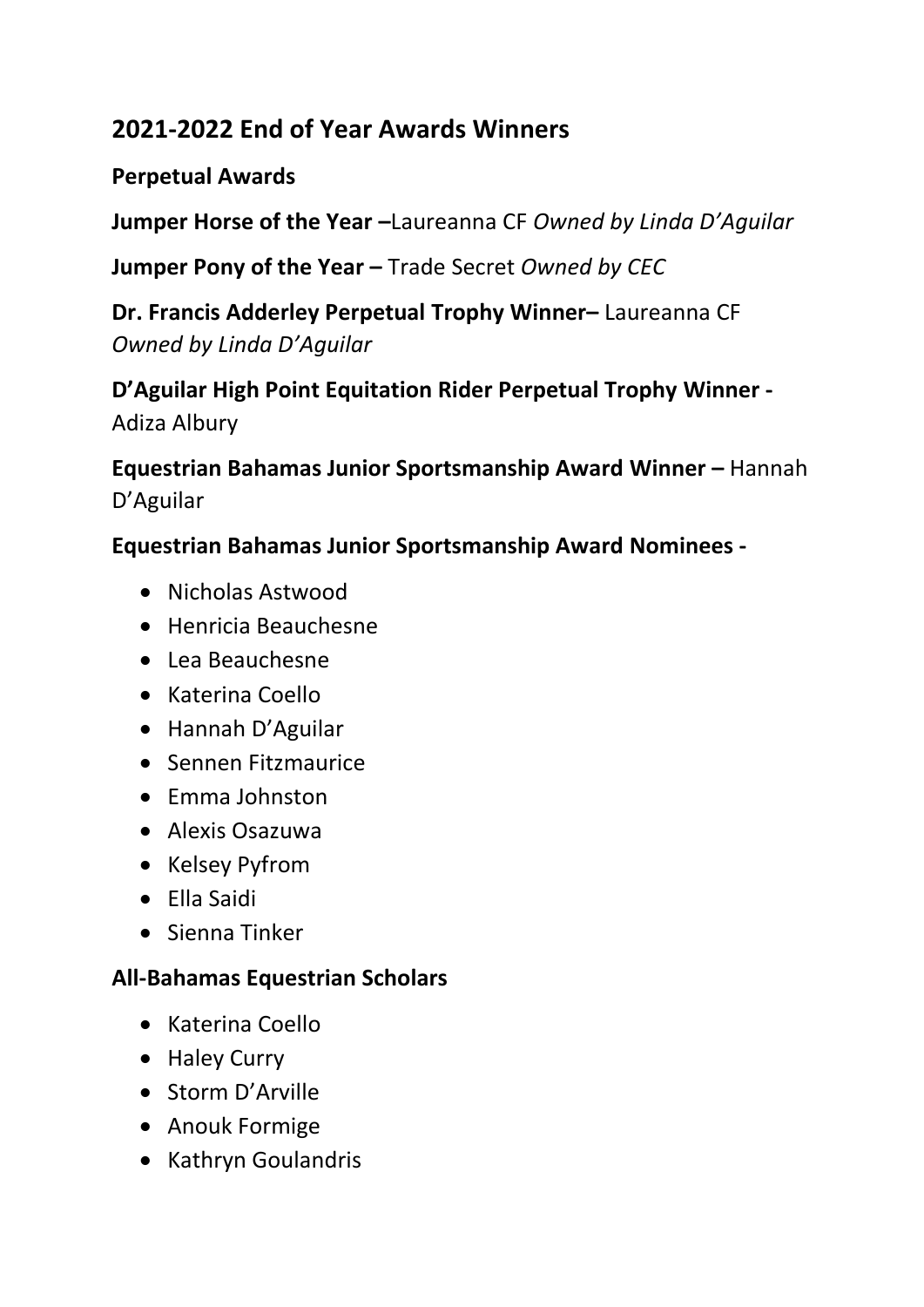- Emma Johnston
- Sienna Jones
- Zoe Jordan
- Kaia Kull
- Eve McLeod
- Madison Miller
- Reagan Moxey
- Melania Nixon
- Alexis Osazuwa
- Poppy Proffitt
- Ella Saidi
- Samantha Sands
- Gabriela Souza

#### **End of Year Circuit Awards**

| <b>Class</b>               | <b>Reserve</b>         | Champion              |
|----------------------------|------------------------|-----------------------|
|                            | Champion               |                       |
| L/Line Walk, Trot          | <b>Haley Curry</b>     | <b>Reagan Moxey</b>   |
| Walk                       | <b>Marlo Pinder</b>    | <b>Kelsey Pyfrom</b>  |
| Walk, Trot                 | Alana Pyfrom           | <b>Marlo Pinder</b>   |
| Walk, Trot Jump an         | <b>Kelsey Pyfrom</b>   | Marlo Pinder          |
| X                          |                        |                       |
| Walk, Trot, Jump a         | <b>Kaitlyn Russell</b> | <b>Hannah Knowles</b> |
| line                       |                        |                       |
| <b>Short Trot Course</b>   | <b>William Mahelis</b> | <b>Hannah Knowles</b> |
| Walk, Trot, Canter         | <b>Hannah Knowles</b>  | Sennen Fitzmaurice    |
| Walk, Trot, Canter,        | <b>Hannah Knowles</b>  | Sennen Fitzmaurice    |
| Jump a Line                |                        |                       |
| <b>Short Canter Course</b> | <b>Hannah Knowles</b>  | Yasmine Kennedy       |
|                            |                        |                       |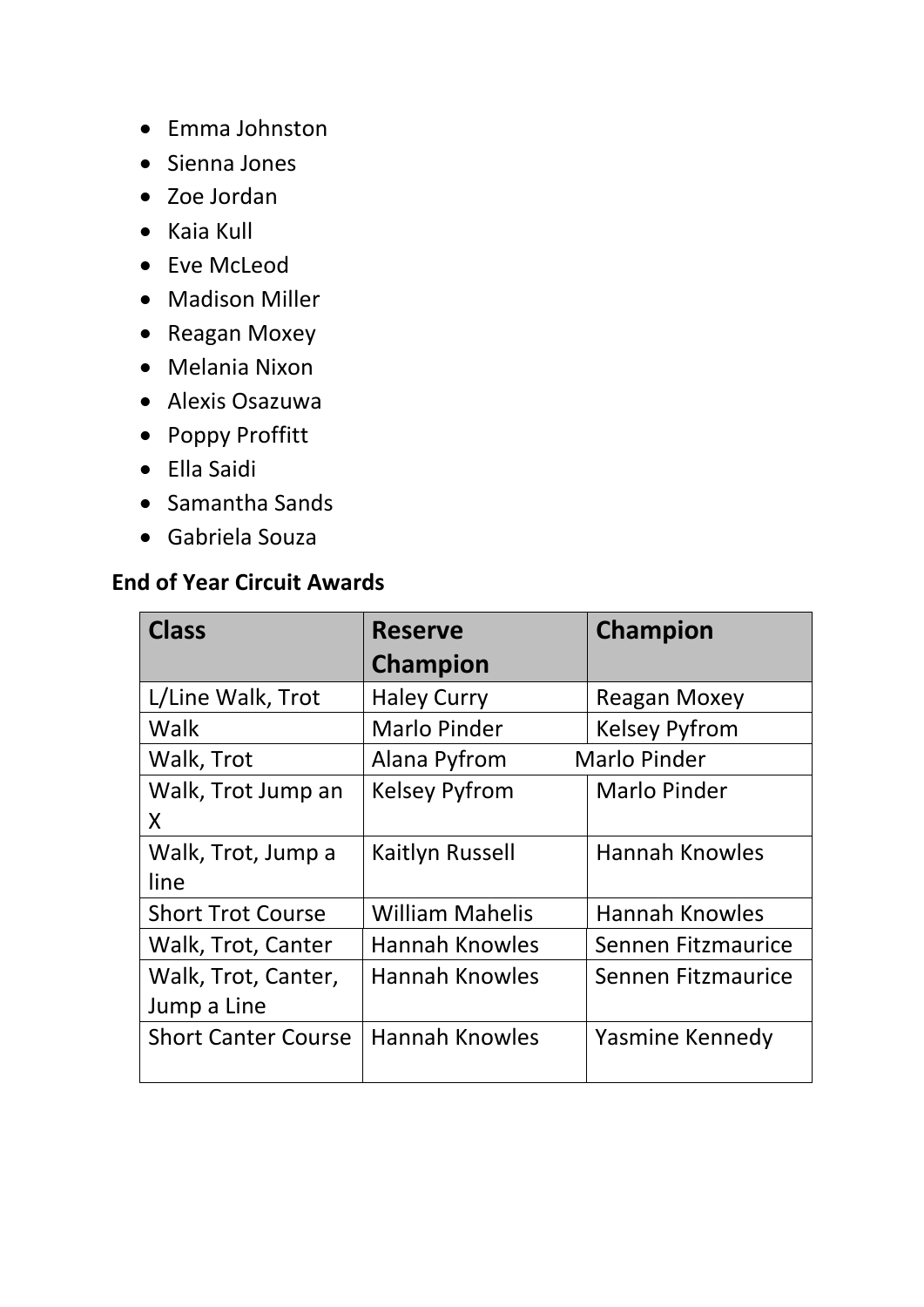| <b>Division</b>              | <b>Reserve</b>         | Champion          |
|------------------------------|------------------------|-------------------|
|                              | <b>Champion</b>        |                   |
| <b>Crossrails Equitation</b> | <b>Anouk Formige</b>   | Sienna Jones      |
| <b>Short Stirrups</b>        | Amalia Good            | Valentina Knowles |
| Equitation                   |                        |                   |
| Long Stirrups                | <b>Hannah Ritchie</b>  | Adiza Albury      |
| Equitation                   |                        |                   |
| <b>Pre-Novice</b>            | Alexis Osazuwa         | Katerina Coello   |
| Equitation                   |                        |                   |
| <b>Novice Equitation</b>     | <b>Isabella Coello</b> | Hannah D'Aguilar  |

| <b>Division</b>           | <b>Reserve</b>       | <b>Champion</b>       |
|---------------------------|----------------------|-----------------------|
|                           | Champion             |                       |
| Puddle Jumpers 1          | <b>Optimus Prime</b> | <b>Lucky Star</b>     |
|                           | Owned by Erika       | <b>Owned by Erika</b> |
|                           | Adderley             | Adderley              |
| Puddle Jumpers 2          | Laureanna CF         | Valhalla              |
|                           | Owned by Linda       | <b>Owned by Erika</b> |
|                           | D'Aguilar            | Adderley              |
| <b>Pre-Novice Jumpers</b> | <b>Trade Secret</b>  | Lucky Star            |
|                           | Owned by CEC         | <b>Owned by Erika</b> |
|                           |                      | Adderley              |
| <b>Novice Jumpers</b>     | Shadowfax            | Laureanna CF          |
|                           | Owned by Peyton      | Owned by Linda        |
|                           | Wong                 | D'Aguilar             |

# **Bahamas Interscholastic Equestrian League (BIEL) Final Standings**

| <b>Futures BIEL Team Final Standings</b> |                            |                       |
|------------------------------------------|----------------------------|-----------------------|
| Champion $(1st)$                         | <b>Mariposa Gold Drops</b> | Katerina Coello, Kaia |
|                                          |                            | Kull, Emma Johnston,  |
|                                          |                            | <b>Anouk Formige</b>  |
| <b>Reserve Champion</b>                  | <b>LCIS Dragons</b>        | Ella Saidi, Amalia    |
| (2 <sup>nd</sup> )                       |                            | Good, Yasmine         |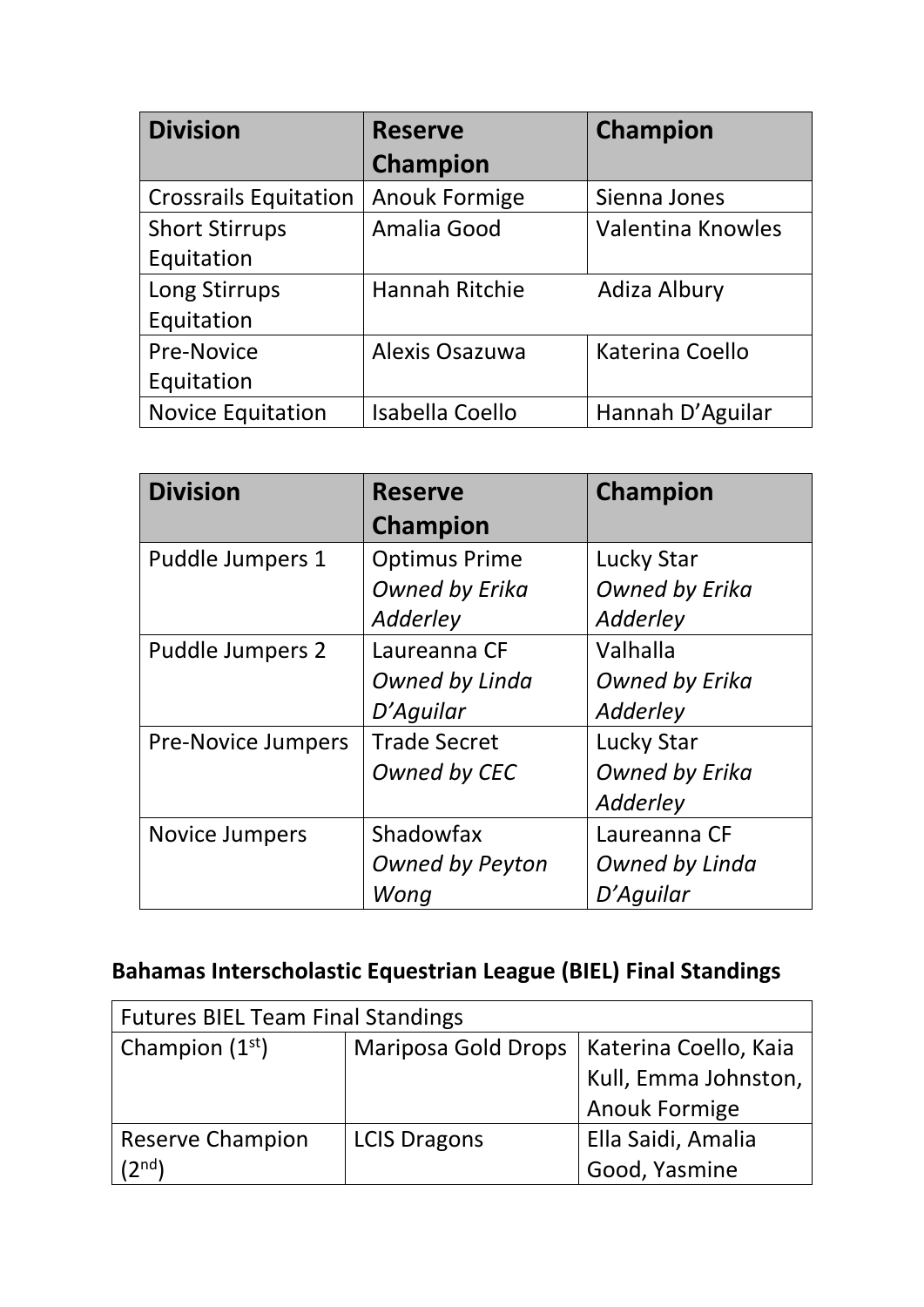|                         |                         | Kennedy, Sienna       |
|-------------------------|-------------------------|-----------------------|
|                         |                         | Jones, Lucia Good     |
| 2rd                     | <b>CEC Blue Marlins</b> | Ellianne Higgs,       |
|                         | <b>Futures</b>          | Connor Watkins,       |
|                         |                         | <b>Hannah Knowles</b> |
| $\Lambda$ <sup>th</sup> | Mariposa                | Poppy Proffitt,       |
|                         | Swallowtails            | Valentina Knowles,    |
|                         |                         | Gabriela Souza,       |
|                         |                         | <b>Storm Darville</b> |

| <b>Varsity BIEL Team Final Standings</b> |                          |                        |
|------------------------------------------|--------------------------|------------------------|
| Champion $(1st)$                         | <b>Mariposa Monarchs</b> | Kathryn Goulandris,    |
|                                          |                          | Isabella Coello, Adiza |
|                                          |                          | Albury, Melania        |
|                                          |                          | Nixon, Sennen          |
|                                          |                          | Fitzmaurice            |
| Reserve Champion                         | <b>CEC Blue Marlins</b>  | Nicholas Astwood,      |
| $(2^{nd})$                               | Varsity                  | Sienna Tinker,         |
|                                          |                          | Hannah Ritchie,        |
|                                          |                          | Samantha Sands         |
| 3 <sup>rd</sup>                          | <b>CEC Sand Dollars</b>  | Hannah D'Aguilar,      |
|                                          | Varsity                  | Alexis Osazuwa, Eve    |
|                                          |                          | McLeod, Arielle        |
|                                          |                          | Arthur                 |

## **IEA Zone 4 Region 13 Final Medallists**

- Adiza Albury
- Nicholas Astwood
- Isabella Coello
- Katerina Coello
- Hannah D'Aguilar
- Sennen Fitzmaurice
- Anouk Formige